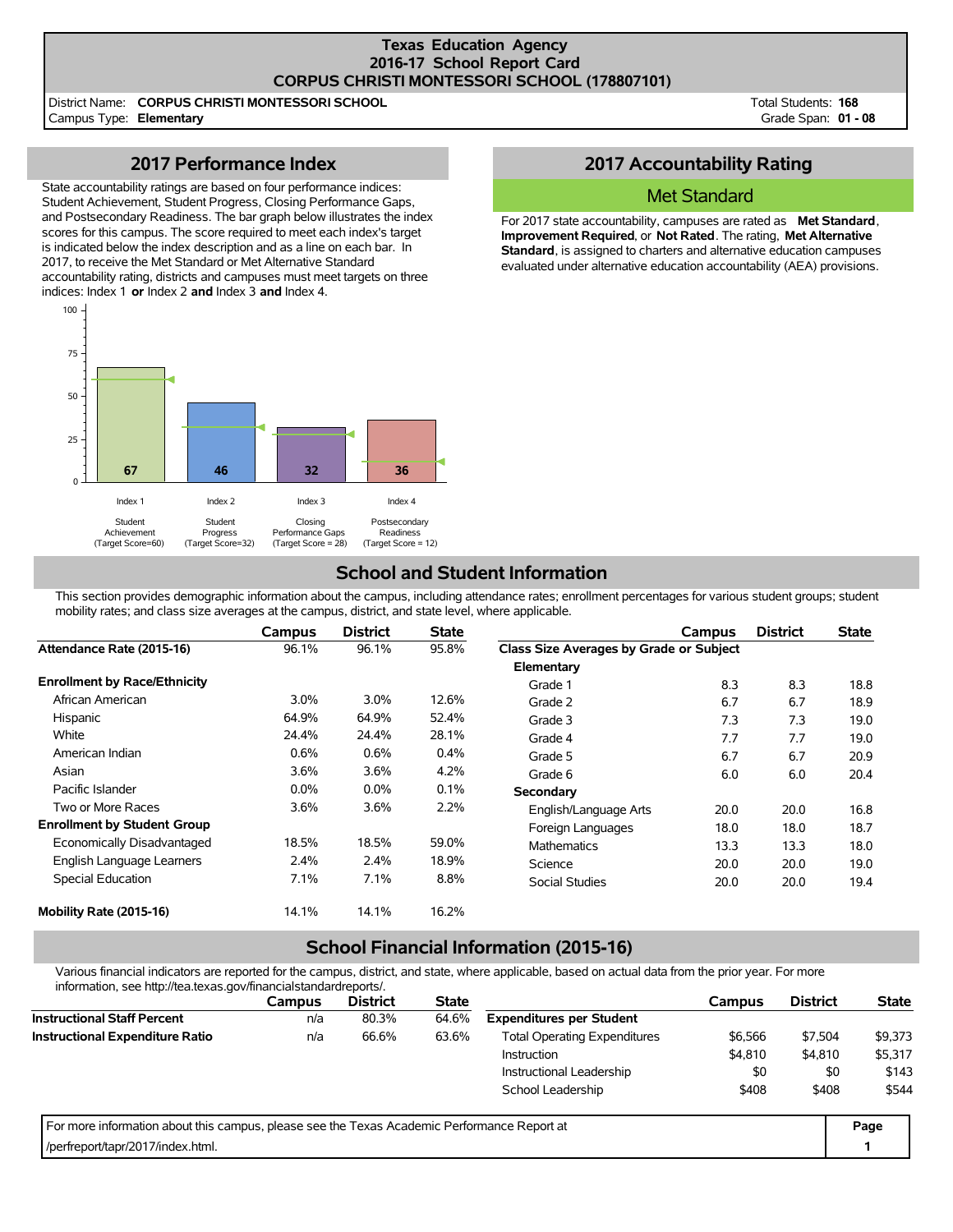#### **CORPUS CHRISTI MONTESSORI SCHOOL (178807101) CORPUS CHRISTI MONTESSORI SCHOOL**

|                                                                             |      | <b>State</b> |               | All<br>District Students American | African                  | Hispanic | White         | American<br>Indian | Asian  | <b>Pacific</b><br><b>Islander</b> | Two or<br>More<br>Races  | Econ<br><b>Disadv</b> |
|-----------------------------------------------------------------------------|------|--------------|---------------|-----------------------------------|--------------------------|----------|---------------|--------------------|--------|-----------------------------------|--------------------------|-----------------------|
| STAAR Percent at Approaches Grade Level or Above (Sum of All Grades Tested) |      |              |               |                                   |                          |          |               |                    |        |                                   |                          |                       |
| All Subjects                                                                | 2017 | 75%          | 67%           | 67%                               | 50%                      | 58%      | 89%           | $\ast$             | 88%    | ۰                                 | $\ast$                   | 58%                   |
|                                                                             | 2016 | 75%          | 65%           | 65%                               | $\ast$                   | 60%      | 76%           | $\ast$             | 62%    | ٠                                 | 100%                     | 49%                   |
| Reading                                                                     | 2017 | 72%          | 72%           | 72%                               | $\ast$                   | 62%      | 90%           | $\ast$             | 100%   | L,                                | $\ast$                   | 63%                   |
|                                                                             | 2016 | 73%          | 75%           | 75%                               | $\ast$                   | 68%      | 88%           | $\ast$             | 100%   |                                   | $\ast$                   | 54%                   |
| Mathematics                                                                 | 2017 | 79%          | 60%           | 60%                               | *                        | 53%      | 93%           | $\ast$             | $\ast$ |                                   | $\ast$                   | 50%                   |
|                                                                             | 2016 | 76%          | 57%           | 57%                               | $\ast$                   | 54%      | 69%           | $\ast$             | $\ast$ |                                   | $\ast$                   | 52%                   |
| Writing                                                                     | 2017 | 67%          | 67%           | 67%                               | $\ast$                   | 65%      | 71%           | $\ast$             | $\ast$ |                                   |                          |                       |
|                                                                             | 2016 | 69%          | 56%           | 56%                               | *                        | 50%      | 65%           |                    | $\ast$ |                                   | $\ast$                   | $\ast$                |
| Science                                                                     | 2017 | 79%          | 72%           | 72%                               | $\ast$                   | 53%      | 87%           |                    | $\ast$ |                                   | $\ast$                   | 63%                   |
|                                                                             | 2016 | 79%          | 72%           | 72%                               | $\overline{\phantom{a}}$ | 68%      | 86%           |                    |        |                                   |                          | $\star$               |
| Social Studies                                                              | 2017 | 77%          | 74%           | 74%                               | $\overline{\phantom{m}}$ | 56%      | 89%           |                    | $\ast$ |                                   |                          | $\ast$                |
|                                                                             | 2016 | 77%          | 50%           | 50%                               |                          | $\ast$   | $\ast$        |                    |        |                                   |                          | $\ast$                |
| STAAR Percent at Meets Grade Level (Sum of All Grades Tested)               |      |              |               |                                   |                          |          |               |                    |        |                                   |                          |                       |
| Two or More Subjects 2017                                                   |      | 48%          | 30%           | 30%                               | $\ast$                   | 23%      | 55%           | $\ast$             | *      |                                   | $\ast$                   | 26%                   |
|                                                                             | 2016 | 45%          | 23%           | 23%                               | $\ast$                   | 19%      | 33%           |                    | $\ast$ |                                   | $\ast$                   | $\ast$                |
| Reading                                                                     | 2017 | 48%          | 49%           | 49%                               | $\ast$                   | 44%      | 66%           | $\ast$             | $\ast$ |                                   | $\ast$                   | 42%                   |
|                                                                             | 2016 | 46%          | 40%           | 40%                               | *                        | 35%      | 52%           | $\ast$             | $\ast$ |                                   | $\ast$                   | 23%                   |
| <b>Mathematics</b>                                                          | 2017 | 48%          | 18%           | 18%                               | $\ast$                   | 11%      | 48%           |                    | $\ast$ |                                   | $\ast$                   | $\ast$                |
|                                                                             | 2016 | 43%          | 16%           | 16%                               | $\ast$                   | 10%      | 35%           | $\ast$             | $\ast$ |                                   | $\ast$                   | $\ast$                |
| Writing                                                                     |      |              |               | 26%                               | $\ast$                   |          | $\ast$        | $\ast$             | $\ast$ |                                   |                          |                       |
|                                                                             | 2017 | 38%          | 26%           |                                   | $\ast$                   | 19%      |               |                    | $\ast$ |                                   | $\ast$                   |                       |
|                                                                             | 2016 | 41%          | 33%           | 33%                               | $\ast$                   | 30%      | 35%           |                    | $\ast$ |                                   | $\ast$                   |                       |
| Science                                                                     | 2017 | 52%          | 38%           | 38%                               |                          | 37%      | 47%<br>$\ast$ | ÷                  |        |                                   |                          |                       |
|                                                                             | 2016 | 47%          | 28%           | 28%                               | $\overline{\phantom{a}}$ | 24%      |               |                    | $\ast$ |                                   | $\overline{\phantom{0}}$ |                       |
| Social Studies                                                              | 2017 | 51%          | 47%<br>$\ast$ | 47%<br>$\star$                    |                          | $\ast$   | 56%<br>$\ast$ |                    |        |                                   |                          | $\ast$                |
|                                                                             | 2016 | 47%          |               |                                   |                          | $\ast$   |               |                    |        |                                   |                          |                       |
| STAAR Percent at Masters Grade Level (Sum of All Grades Tested)             |      |              |               |                                   |                          |          |               |                    |        |                                   |                          |                       |
| All Subjects                                                                | 2017 | 20%          | 15%           | 15%                               | $\ast$                   | 12%      | 23%           |                    | ∗      |                                   |                          | 17%                   |
|                                                                             | 2016 | 18%          | 12%           | 12%                               | $\ast$                   | 9%       | 21%           | $\ast$             | $\ast$ |                                   | $\ast$                   | $\ast$                |
| Reading                                                                     | 2017 | 19%          | 27%           | 27%                               | $\ast$                   | 23%      | 41%           | $\ast$             | $\ast$ |                                   | $\ast$                   | 32%                   |
|                                                                             | 2016 | 17%          | 20%           | 20%                               | $\ast$                   | 16%      | 30%           |                    | $\ast$ |                                   |                          |                       |
| <b>Mathematics</b>                                                          | 2017 | 23%          | 6%            | 6%                                | ∗                        | $\ast$   | $\ast$        | $\ast$             | $\ast$ |                                   | $\ast$                   |                       |
|                                                                             | 2016 | 19%          | 4%            | 4%                                |                          | $\ast$   | $\ast$        | $\ast$             | $\ast$ |                                   |                          |                       |
| Writing                                                                     | 2017 | 12%          | $\ast$        | $\star$                           |                          | $\ast$   | $\ast$        | $\ast$             | $\ast$ |                                   |                          |                       |
|                                                                             | 2016 | 15%          | 16%           | 16%                               |                          |          |               |                    |        |                                   |                          |                       |
| Science                                                                     | 2017 | 19%          | $\ast$        | $\star$                           |                          |          | $\ast$        |                    | $\ast$ |                                   |                          |                       |
|                                                                             | 2016 | 16%          | $\ast$        | $\star$                           |                          |          |               |                    |        |                                   |                          |                       |
| Social Studies<br>2017<br>2016                                              |      | 27%          | 32%           | 32%                               |                          | *        | $\ast$        |                    | $\ast$ |                                   |                          |                       |
|                                                                             |      | 22%          | $\ast$        | $\star$                           |                          | $\ast$   | $\ast$        |                    |        |                                   |                          | $\ast$                |
| <b>STAAR Percent Met or Exceeded Progress</b>                               |      |              |               |                                   |                          |          |               |                    |        |                                   |                          |                       |
| All Subjects                                                                | 2017 | 61%          | 67%           | 67%                               |                          | 63%      | 75%           |                    |        |                                   |                          | 59%                   |
|                                                                             | 2016 | 62%          | 55%           | 55%                               |                          | 58%      | 50%           |                    |        |                                   |                          |                       |
| Reading                                                                     | 2017 | 59%          | 71%           | 71%                               | ∗                        | 67%      | 75%           |                    | ∗      |                                   |                          | 67%                   |
|                                                                             | 2016 | 60%          | 58%           | 58%                               | ∗                        | 57%      | $\ast$        |                    |        |                                   |                          |                       |
| Mathematics                                                                 | 2017 | 64%          | 63%           | 63%                               |                          | 60%      | 75%           |                    |        |                                   |                          |                       |
|                                                                             | 2016 | 63%          | 52%           | 52%                               |                          | $\ast$   | $\ast$        |                    | $\ast$ |                                   |                          |                       |
|                                                                             |      |              |               |                                   |                          |          |               |                    |        |                                   |                          |                       |

For more information about this campus, please see the Texas Academic Performance Report at **Page Page** /perfreport/tapr/2017/index.html. **2**

'?' Indicates that the data for this item were statistically improbable, or were reported outside a reasonable range. '' Indicates zero observations reported for this group. '\*' Indicates results are masked due to small numbers to protect student confidentiality. Ma' Indicates data reporting is not applicable for this group.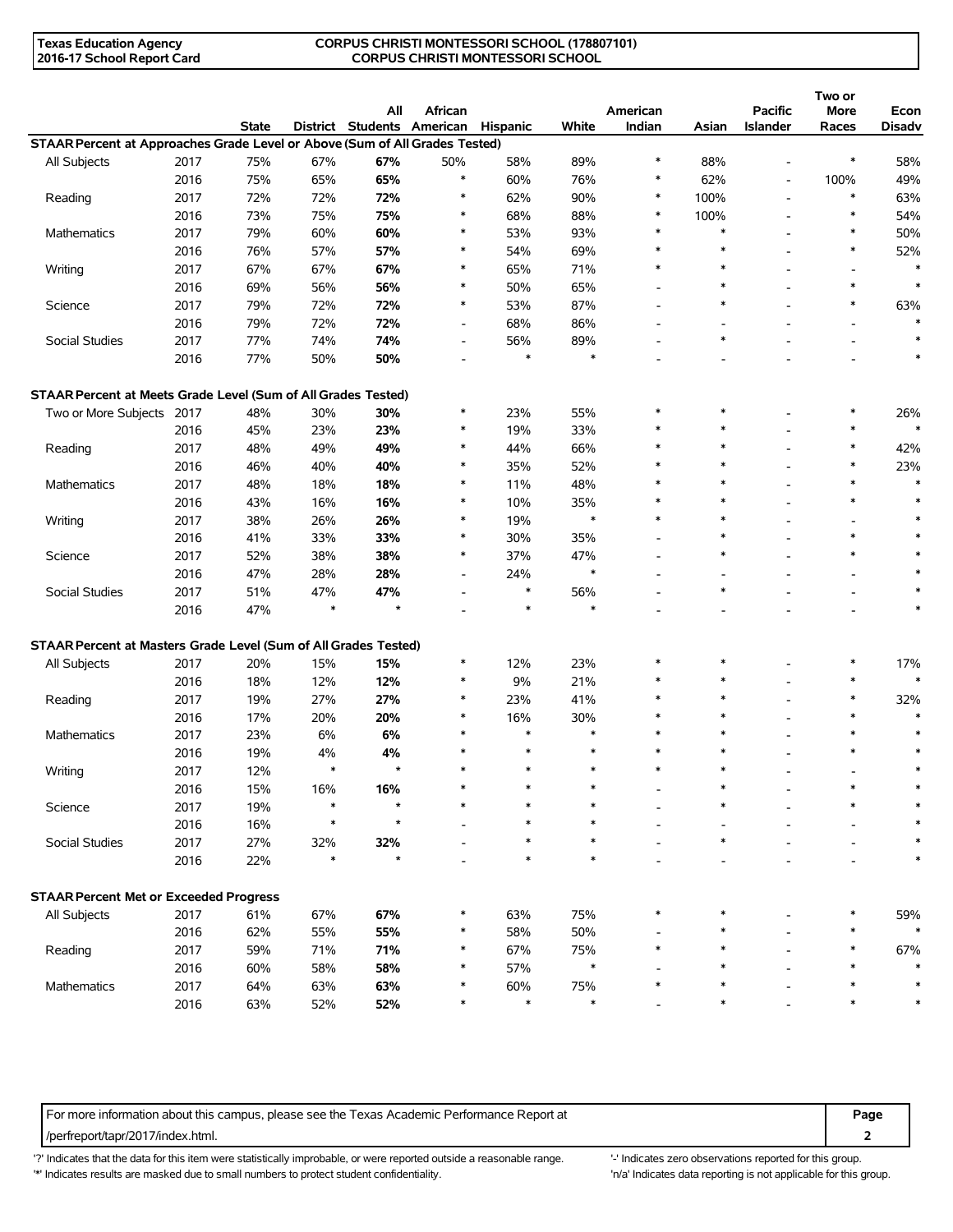#### **CORPUS CHRISTI MONTESSORI SCHOOL (178807101) CORPUS CHRISTI MONTESSORI SCHOOL**

|                                                                    |      |              |          |     | African         |          |        | American |        | <b>Pacific</b>  | Two or<br><b>More</b> | Econ          |
|--------------------------------------------------------------------|------|--------------|----------|-----|-----------------|----------|--------|----------|--------|-----------------|-----------------------|---------------|
|                                                                    |      | <b>State</b> | District |     | Campus American | Hispanic | White  | Indian   | Asian  | <b>Islander</b> | Races                 | <b>Disadv</b> |
| <b>STAAR Percent Exceeded Progress</b>                             |      |              |          |     |                 |          |        |          |        |                 |                       |               |
| All Subjects                                                       | 2017 | 19%          | 22%      | 22% | $\ast$          | 18%      | 32%    | $\ast$   | $\ast$ |                 |                       | 28%           |
|                                                                    | 2016 | 17%          | 11%      | 11% |                 | 10%      | 12%    |          |        |                 |                       |               |
| Reading                                                            | 2017 | 17%          | 31%      | 31% | ∗               | 28%      | 38%    | $\ast$   |        |                 | $\ast$                | 40%           |
|                                                                    | 2016 | 16%          | 13%      | 13% | $\ast$          | 13%      | $\ast$ |          |        |                 |                       |               |
| Mathematics                                                        | 2017 | 20%          | 13%      | 13% | $\ast$          | 9%       | 25%    | $\ast$   |        |                 |                       | $\ast$        |
|                                                                    | 2016 | 17%          | 9%       | 9%  | $\ast$          | $\ast$   | $\ast$ |          |        |                 | $\ast$                | $\ast$        |
| Progress of Prior-Year Non-Proficient Students (Sum of Grades 4-8) |      |              |          |     |                 |          |        |          |        |                 |                       |               |
| Reading                                                            | 2017 | 35%          | 35%      | 35% | $\ast$          | 33%      |        |          |        |                 |                       |               |
|                                                                    | 2016 | 35%          | 22%      | 22% |                 | $\ast$   | $\ast$ |          | $\ast$ |                 |                       |               |
| Mathematics                                                        | 2017 | 43%          | 42%      | 42% | $\ast$          | 35%      |        |          |        |                 |                       |               |
| <b>Students Success Initiative</b><br>Grade 5                      |      |              |          |     |                 |          |        |          |        |                 |                       |               |
| Students Approaching Grade Level on First STAAR Administration     |      |              |          |     |                 |          |        |          |        |                 |                       |               |
| Reading                                                            | 2017 | 72%          | 70%      | 70% |                 | 60%      | 83%    |          |        |                 |                       |               |
| <b>Mathematics</b>                                                 | 2017 | 81%          | 75%      | 75% |                 | 70%      | 83%    |          |        |                 |                       |               |
| <b>Students Requiring Accelerated Instruction</b>                  |      |              |          |     |                 |          |        |          |        |                 |                       |               |
| Reading                                                            | 2017 | 28%          | 30%      | 30% |                 |          | $\ast$ |          |        |                 |                       |               |
| <b>Mathematics</b>                                                 | 2017 | 19%          | 25%      | 25% |                 |          |        |          |        |                 |                       |               |
| <b>STAAR Cumulative Met Standard</b>                               |      |              |          |     |                 |          |        |          |        |                 |                       |               |
| Reading                                                            | 2017 | 81%          | 80%      | 80% |                 | 80%      | 83%    |          |        |                 |                       |               |
| Mathematics                                                        | 2017 | 87%          | 75%      | 75% | $\ast$          | 70%      | 83%    |          |        |                 | $\ast$                |               |
| Grade 8                                                            |      |              |          |     |                 |          |        |          |        |                 |                       |               |
| Students Approaching Grade Level on First STAAR Administration     |      |              |          |     |                 |          |        |          |        |                 |                       |               |
| Reading                                                            | 2017 | 76%          | 95%      | 95% |                 | 100%     | 89%    |          |        |                 |                       |               |
| <b>Mathematics</b>                                                 | 2017 | 75%          | ź.       |     |                 |          | $\ast$ |          |        |                 |                       |               |
| Students Requiring Accelerated Instruction                         |      |              |          |     |                 |          |        |          |        |                 |                       |               |
| Reading                                                            | 2017 | 24%          |          |     |                 |          | $\ast$ |          |        |                 |                       |               |
| Mathematics                                                        | 2017 | 25%          | $\ast$   |     |                 |          | $\ast$ |          |        |                 |                       |               |
| <b>STAAR Cumulative Met Standard</b>                               |      |              |          |     |                 |          |        |          |        |                 |                       |               |
| Reading                                                            | 2017 | 85%          | 95%      | 95% |                 | 100%     | 89%    |          |        |                 |                       |               |
| Mathematics                                                        | 2017 | 85%          | $\ast$   |     |                 |          | $\ast$ |          |        |                 |                       |               |

For more information about this campus, please see the Texas Academic Performance Report at **Page Page** /perfreport/tapr/2017/index.html. **3**

'?' Indicates that the data for this item were statistically improbable, or were reported outside a reasonable range. '' Indicates zero observations reported for this group. '\*' Indicates results are masked due to small numbers to protect student confidentiality. Ma' Indicates data reporting is not applicable for this group.